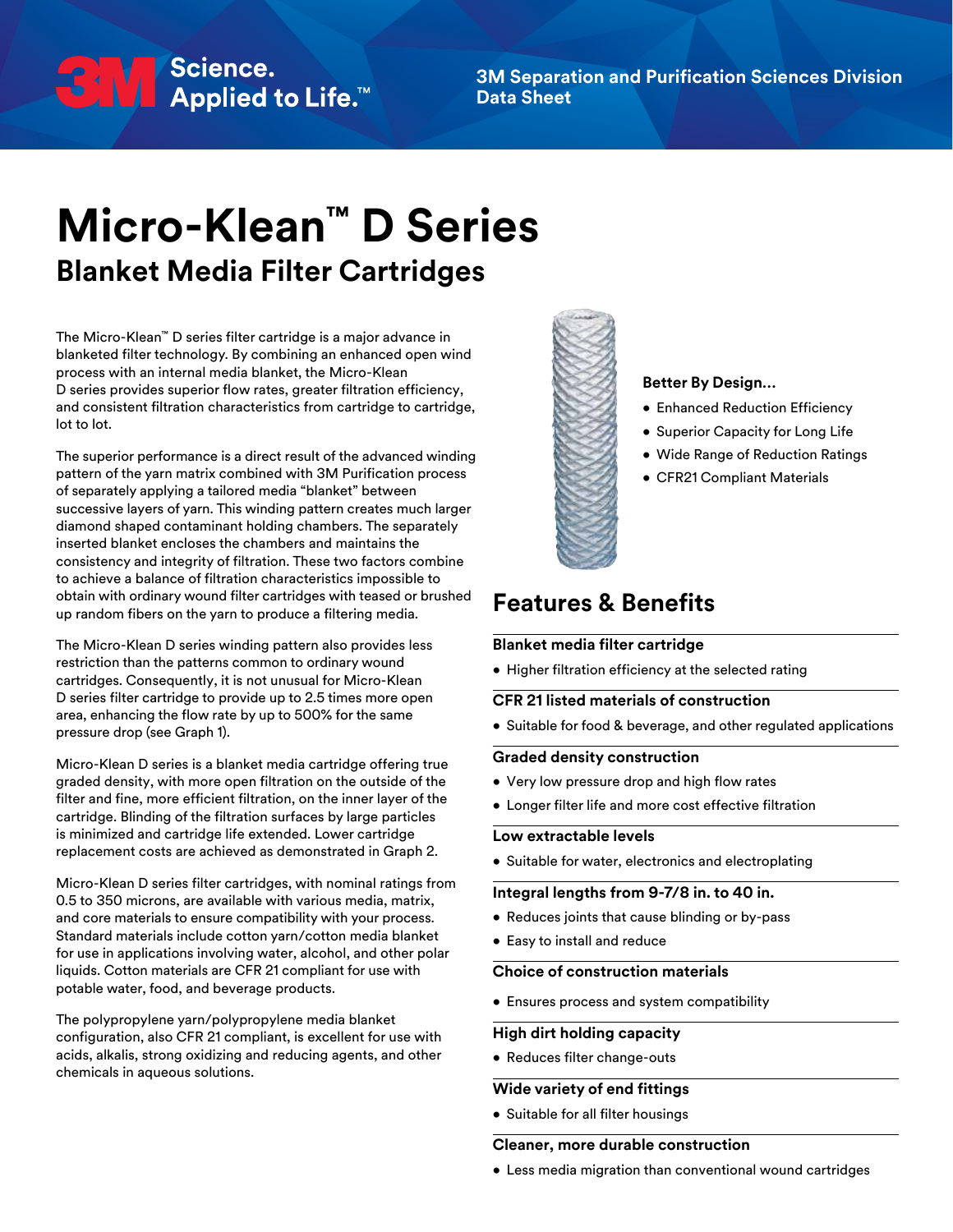



**Graph 1. Flow Comparison Graph 2. Service Life**



**Micro-Klean™ D Series Cartridge Configurations**

#### **Cartridge Disposal**

Micro-Klean™ D series cartridges can be incinerated or shredded when configured with polypropylene cores. Metal cores can be crushed by high pressure techniques after media incineration. Other methods may be more economical when using metal cores.

#### **Configurations**

Cartridges can be configured with tinned steel, stainless steel, or polypropylene cores. The use of various core materials provide an advanced range of compatibility.

**Table 1: Cartridge Comparisons**

| <b>Micron</b><br>Rating                             | <b>Tinned</b><br><b>Steel</b> | <b>304 SS</b><br>Core | 316 SS<br>Core | Polypropylene<br>Core |  |  |
|-----------------------------------------------------|-------------------------------|-----------------------|----------------|-----------------------|--|--|
| Polypropylene Media Blanket/Yarn Cartridges (150°F) |                               |                       |                |                       |  |  |
| 0.5                                                 | D-FFFZ                        | D-FFSZ                | D-PTZ          | D-PPP7                |  |  |
| $\blacksquare$                                      | D-PPFY                        | D-PPSY                | D-PPTY         | D-PPPY                |  |  |
| 3                                                   | D-PPFA                        | D-PPSA                | D-PPTA         | D-PPPA                |  |  |
| 5                                                   | D-PPFB                        | D-PPSB                | D-PPTB         | D-PPPB                |  |  |
| 10                                                  | $D-PPFC$                      | D-PPSC                | D-PPTC         | D-PPPC                |  |  |
| 25                                                  | D-PPFF                        | D-PPSF                | D-PPTF         | D-PPPF                |  |  |
| 50                                                  | D-PPFI                        | D-PPSF                | D-PPTF         | D-PPPF                |  |  |
| 75                                                  | D-PPFQ                        | D-PPSQ                | D-PPTQ         | D-PPPQ                |  |  |
| 100                                                 | D-PPFV                        | D-PPSV                | D-PPTV         | D-PPPV                |  |  |
| 350                                                 | D-PPFW                        | D-PPSW                | D-PPTW         | D-PPPW                |  |  |
| <b>Cotton Media Blanket/Yarn Cartridges</b>         |                               |                       |                |                       |  |  |
|                                                     | (250°F)                       |                       |                | (150°F)               |  |  |
| 0.5                                                 | D-CCFZ                        | D-CCSZ                | D-CCTZ         | D-CCPZ                |  |  |
| 1                                                   | <b>D-CCFY</b>                 | <b>D-CCSY</b>         | <b>D-CCTY</b>  | <b>D-CCPY</b>         |  |  |
| 3                                                   | D-CCFA<br>D-CCSA              |                       | D-CCTA         | D-CCPA                |  |  |
| 5                                                   | <b>D-CCFB</b>                 | D-CCSB                | D-CCTB         | <b>D-CCPB</b>         |  |  |
| 10                                                  | D-CCSC<br>D-CCFC              |                       | D-CCTC         | D-CCPC                |  |  |
| 25                                                  | <b>D-CCFF</b>                 | D-CCSG                | <b>D-CCTF</b>  | <b>D-CCPF</b>         |  |  |
| 50                                                  | <b>D-CCFL</b>                 | D-CCSL                | <b>D-CCTL</b>  | <b>D-CCPL</b>         |  |  |
| 75                                                  | D-CCFQ<br>D-CCSQ              |                       | D-CCTQ         | D-CCPQ                |  |  |
| 100                                                 | D-CCFV                        | D-CCSV                | D-CCTV         | <b>D-CCPV</b>         |  |  |
| 350                                                 | <b>D-CCFW</b>                 | D-CCSW                | D-CCTW         | <b>D-CCPW</b>         |  |  |

#### **2**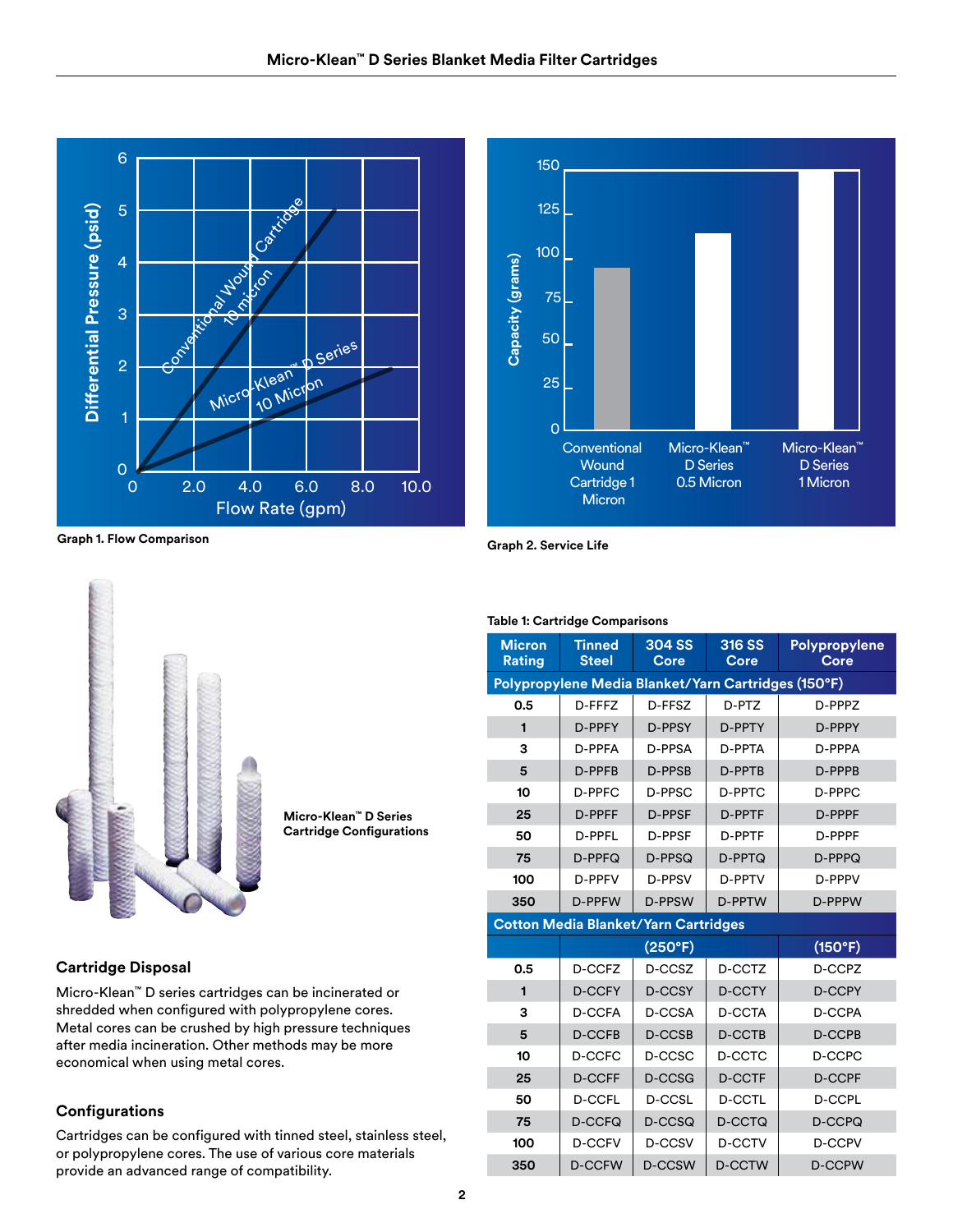

Table 1 lists the various configurations for Micro-Klean™ D series filters. 3M Micro-Klean D series cartridges can be configured with various end-treatments and O-ring materials to fit competitive filter housings (see Ordering Guide).

#### **Cartridge Flow Rates**

Aqueous Flow Rates — Micro-Klean D series cartridges exhibit excellent flow performance. For good filter practice, the flow values listed in Table 2, by grade designation, are recommended for maximum service life.

Non Aqueous Flow Rates — Calculate using the formula in conjunction with the values shown in Table 3. The specific pressure drop values may be effectively used when three of the four variables (Viscosity, Flow, Differential Pressure, and Cartridge Grade) are set.



#### **Table 3: Micro-Klean™ D Series Flow Rates**

| <b>Grade</b> | <b>Nominal</b>      | Specific Pressure Drop per 10" Cartridge * |                            |                     |              |  |  |  |
|--------------|---------------------|--------------------------------------------|----------------------------|---------------------|--------------|--|--|--|
|              | Rating<br>$(\mu m)$ |                                            | <b>Polypropylene Media</b> | <b>Cotton Media</b> |              |  |  |  |
|              |                     | psid/gpm/cst                               | mbar/Imp/cst               | psid/gpm/cst        | mbar/lmp/cst |  |  |  |
| z            | 0.5                 | 0.21                                       | 3.84                       | 0.62                | 11.20        |  |  |  |
| Y            |                     | 0.14                                       | 2.55                       | 0.47                | 8.62         |  |  |  |
| A            | 3                   | 0.10                                       | 1.86                       | 0.39                | 7.10         |  |  |  |
| B            | 5                   | 0.04                                       | 0.71                       | 0.17                | 3.12         |  |  |  |
| C            | 10 <sup>10</sup>    | 0.03                                       | 0.49                       | 0.08                | 1.49         |  |  |  |
| F            | 25                  | 0.02                                       | 0.33                       | 0.05                | 0.93         |  |  |  |
|              | 50                  | 0.010                                      | 0.19                       | 0.03                | 0.47         |  |  |  |
| Q            | 75                  | 0.008                                      | 0.15                       | 0.013               | 0.24         |  |  |  |
| v            | 100                 | 0.005                                      | 0.10                       | 0.011               | 0.20         |  |  |  |
| W            | 350                 | 0.004                                      | 0.08                       | 0.006               | 0.11         |  |  |  |

#### **Table 2: Aqueous Rates**

| Grade         | Flow Rate *(gpm) |  |  |  |  |
|---------------|------------------|--|--|--|--|
| z             | 2                |  |  |  |  |
| v             | 2                |  |  |  |  |
| A             | 3                |  |  |  |  |
| B, C          |                  |  |  |  |  |
| F, L, Q, V, W | 5                |  |  |  |  |

\* Flow rates are for single length cartridges (9-7/8 in. – 10 in.).

\* Specific pressure drop at ambient temperature for a single length equivalent (10") cartridge. Table values are shown for liquids with kinematic viscosity equal to 1.0. Kinematic viscosity in centistokes (cst) can be calculated by dividing the viscosity in centipoise by the specific gravity of the fluid. For multiple cartridge lengths, divide the total flow by the number of equivalent lengths.